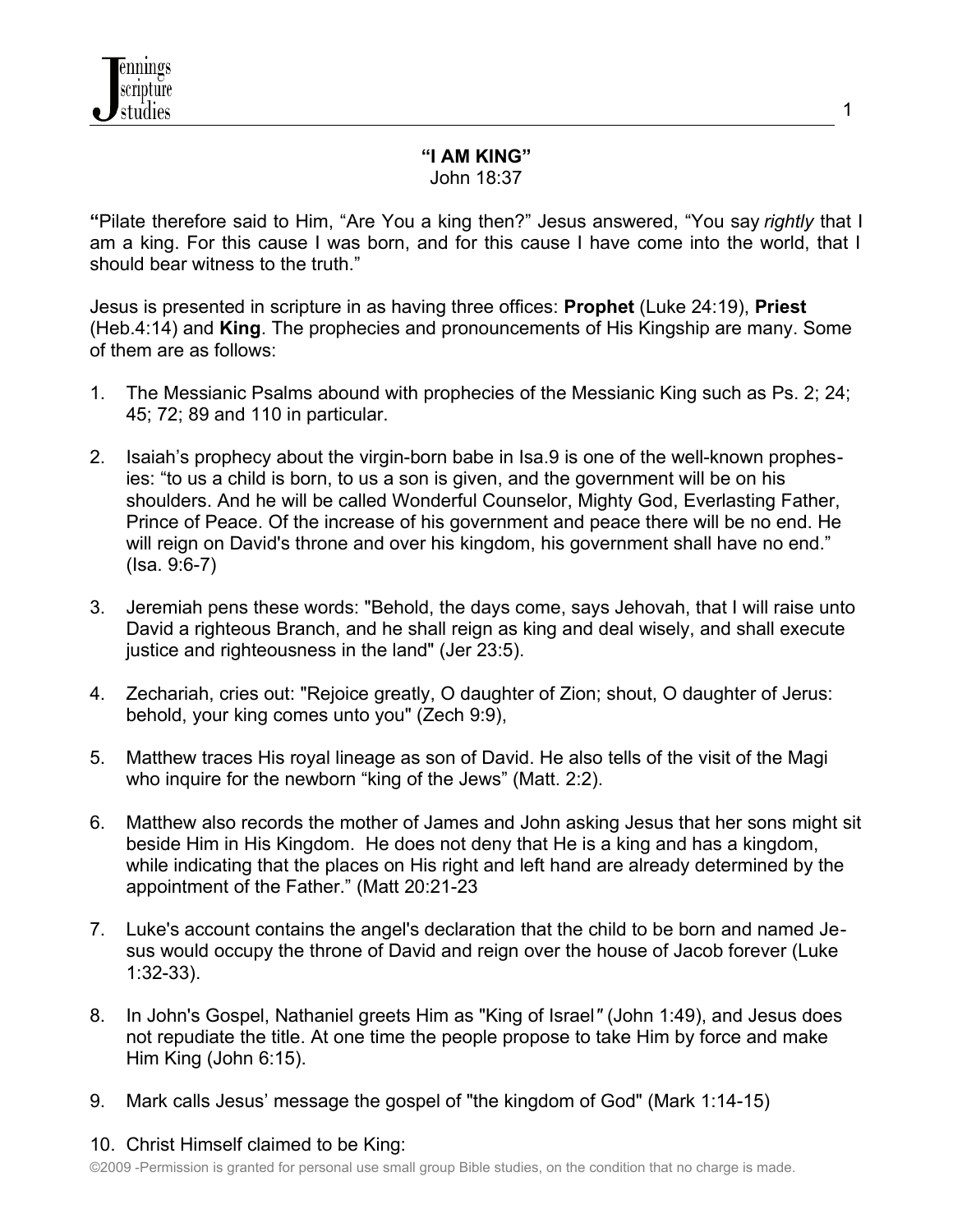- "You are a king, then!" said Pilate. Jesus answered, "You are right in saying I am a king. In fact, for this reason I was born, and for this I came into the world, to testify to the truth. Everyone on the side of truth listens to me." (John 18:37)
- He speaks of "the Son of man coming in his kingdom." (Matt 16:28)
- He speaks of the time when He "shall sit on the throne of his glory." (Matt.19:28)
- 11. He was charged and condemned as King His enemies made this the grounds of their charge against Him before Pilate, that He said that "he himself is Christ a king," and when Pilate asks, "Are you the King?" He answers, "You said it" which was equivalent to "yes." (Luke 23:2-3).
- 12. His enemies, at His crucifixion, testified that Jesus said He was King. They said, "Write not, The King of the Jews; but, that he said, I am King of the Jews." (John 19:21);
- 13. Pilate said, "Do you want me to release to you the King of the Jews?" (Mark 15:9)
- 14. The superscription on the cross was this**:** "This is the King of the Jews," written in three languages.
- 15. The multitudes mockingly verify Jesus claim when they shouted**,** "Let the Christ, the King of Israel, now come down from the cross." (Mark 15:32),
- 16. The Epistles everywhere proclaim Jesus as the resurrected and reigning Lord. In that great resurrection treatise, Paul declares, "He must reign, till he has put all his enemies under his feet.." (1 Cor 15:25)
- 17. In the letter to Timothy, Paul writes, "Those who suffer with Christ will "reign with him." (2 Tim. 2:12)
- 18. The writer of Hebrews declares, "Thy throne, O God, is for ever and ever." (Heb 1:8),

These scriptures are only a representation of the many references to Jesus Christ as King. His claim is verified by myriad proofs!

## **The Extent Of His Kingship.**

His Kingship Is At Least Sevenfold:

#### **I. HE IS THE RACIAL KING OF THE JEWS.**

**Matt 2:1-2** "After Jesus was born in Bethlehem in Judea, during the time of King Herod, Magi from the east came to Jerusalem and asked, "Where is the one who has been born **king of the Jews**? We saw his star in the east and have come to worship him."

#### **II. HE IS THE NATIONAL KING OF ISRAEL**.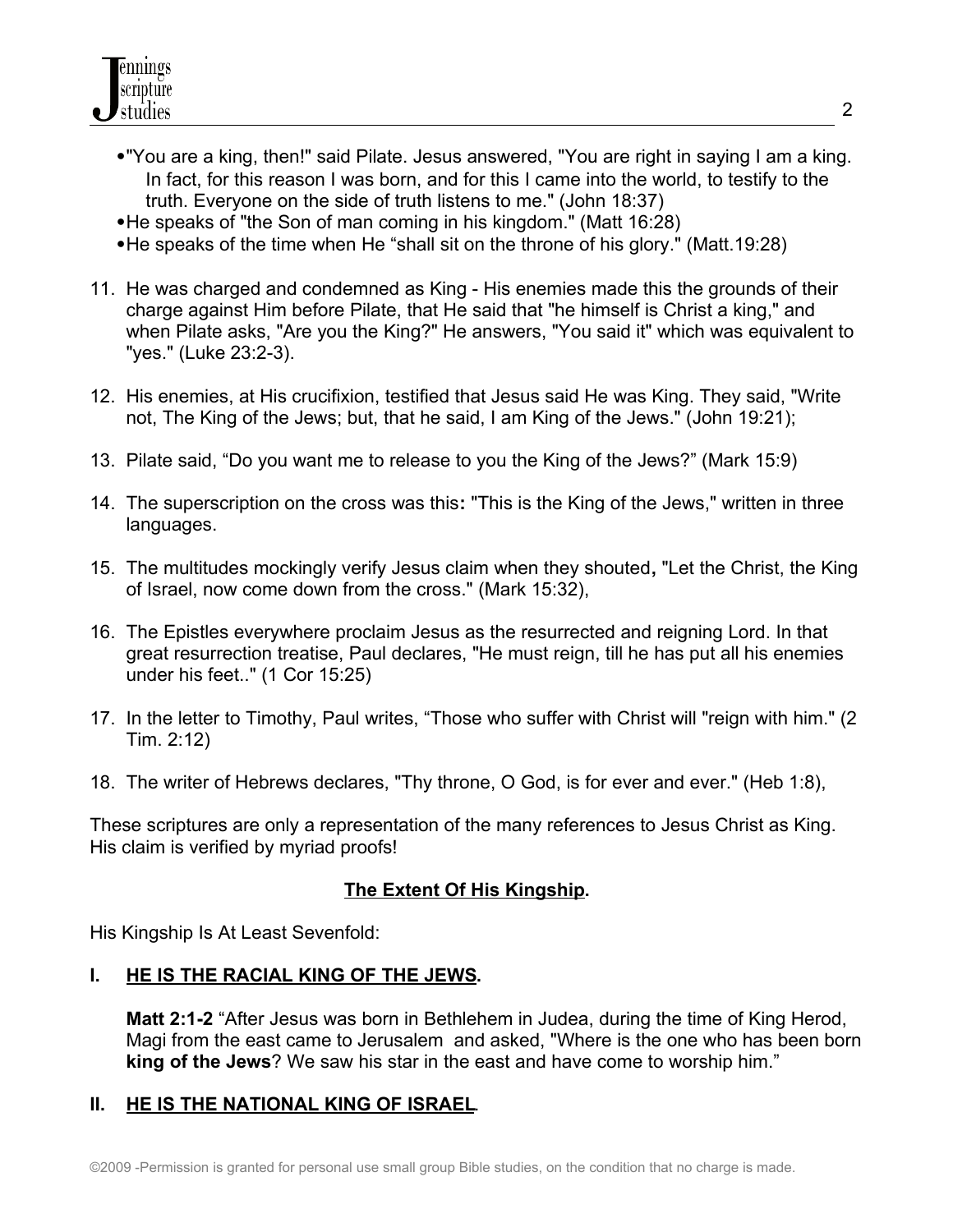

**John 1:47-***49* "When Jesus saw Nathanael approaching, he said of him, "Here is a true Israelite, in whom there is nothing false." "How do you know me?" Nathanael asked. Jesus answered, "I saw you while you were still under the fig tree before Philip called you." Then Nathanael declared, "Rabbi, you are the Son of God; you are **the King of Israel**."

### **III. HE IS THE SPIRITUAL KING OF SAINTS.**

**Rev. 15:3-4 "**They sing the song of Moses, the servant of God, and the song of the Lamb, saying: "Great and marvelous are Your works, Lord God Almighty! Just and true are Your ways, O **King of the saints**!"

#### **IV. HE IS THE ETERNAL KING OF THE AGES**.

**I Timothy 6:15-16** "*who is* the blessed and only Potentate, the King of kings and Lord of lords, who alone has immortality, dwelling in unapproachable light, whom no man has seen or can see, to whom *be* honor and everlasting power. Amen." Commentator Albert Barnes in Barnes' Notes writes, "A literal translation of the passage would be, "To the King of ages, who is Immortal." The meaning of this expression - "**the King of ages***"* is, that he is a King who rules.

Throughout all ages…. His dominion extends over all ages or generations."

#### **V. HE IS THE CELESTIAL KING OF HEAVEN.**

**Daniel 4:37** "Now I, Nebuchadnezzar, praise and exalt and glorify the **King of Heaven**, because everything he does is right and all his ways are just. And those who walk in pride he is able to humble."

#### **VI. HE IS THE SUPERNAL KING OF GLORY.**

**PSALM 24:7-8** "Lift up your heads, O you gates; be lifted up, you ancient doors, that the King of glory may come in. Who is this King of glory? The LORD strong and mighty, the LORD mighty in battle. Lift up your heads, O you gates and lift them up, you ancient doors, that the King of glory may come in. Who is he, this King of glory? The LORD Almighty - he is **the King of glory**."

#### **VII. HE IS THE ROYAL KING OF KINGS.**

**REV. 19:12 & 16** "His eyes are like blazing fire, and on his head are many crowns. He has a name written on him that no one knows but he himself. 13 He is dressed in a robe dipped in blood, and his name is the Word of God. The armies of heaven were following him, riding on white horses and dressed in fine linen, white and clean. Out of his mouth comes a sharp sword with which to strike down the nations. "He will rule them with an iron scepter." He treads the winepress of the fury of the wrath of God Almighty. 16 On his robe and on his thigh he has this name written: **KING OF KINGS** AND LORD OF LORDS."